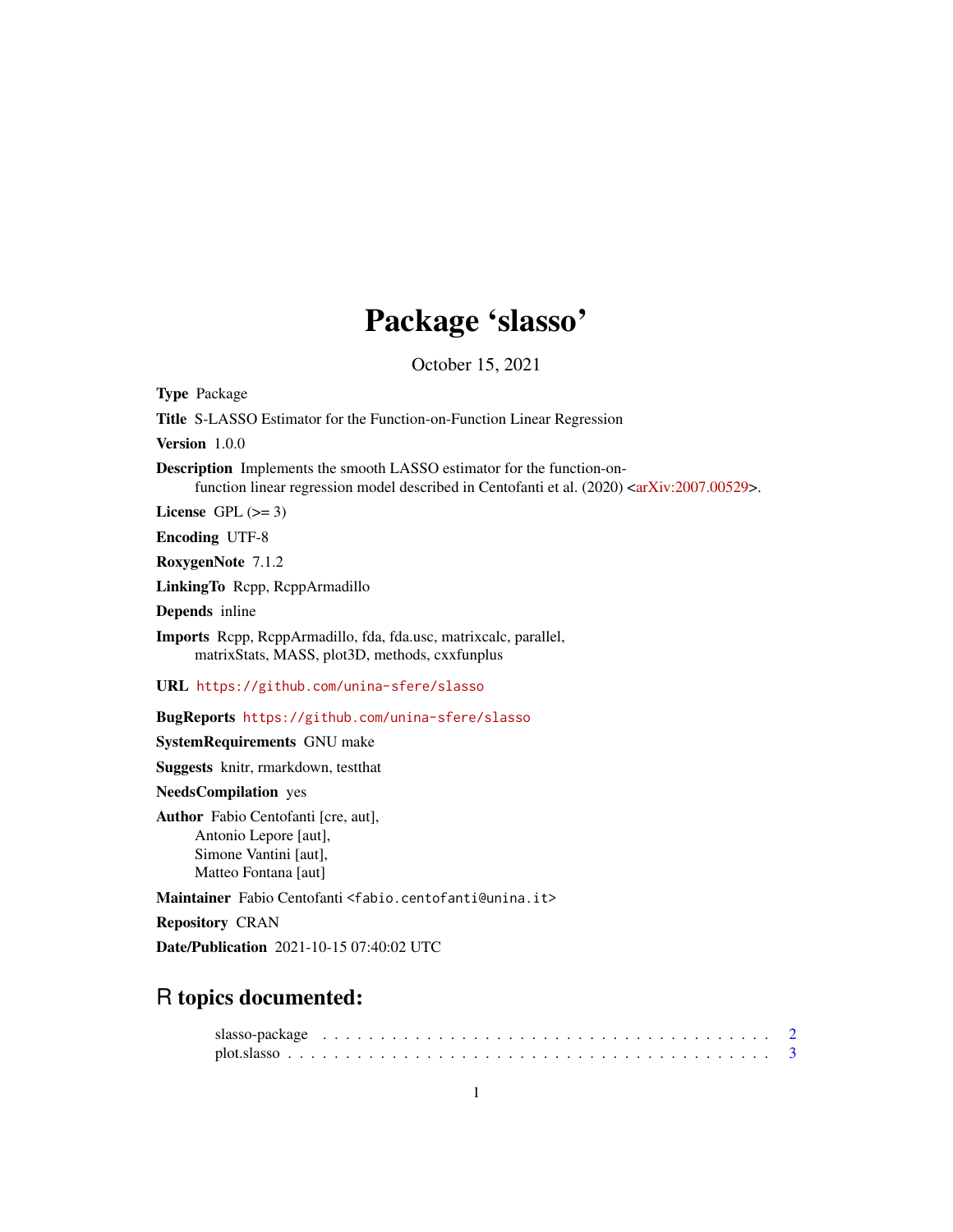#### <span id="page-1-0"></span>2 slasso-package

| Index |  |  |  |  |  |  |  |  |  |  |  |  |  |  |  |  |  |  |  |
|-------|--|--|--|--|--|--|--|--|--|--|--|--|--|--|--|--|--|--|--|
|       |  |  |  |  |  |  |  |  |  |  |  |  |  |  |  |  |  |  |  |
|       |  |  |  |  |  |  |  |  |  |  |  |  |  |  |  |  |  |  |  |
|       |  |  |  |  |  |  |  |  |  |  |  |  |  |  |  |  |  |  |  |

slasso-package *Smooth LASSO Estimator for the Function-on-Function Linear Regression Model*

#### Description

Implements the Smooth LASSO Estimator for the Function-on-Function Linear Regression Model described in Centofanti et al. (2020) <arXiv:2007.00529>.

#### Details

| Package: | slasso     |
|----------|------------|
| Type:    | Package    |
| Version: | 1.0.0      |
| Date:    | 2021-10-13 |
| License: | $GPL (=3)$ |

#### Author(s)

Fabio Centofanti, Matteo Fontana, Antonio Lepore, Simone Vantini

#### References

Centofanti, F., Fontana, M., Lepore, A., & Vantini, S. (2020). Smooth LASSO Estimator for the Function-on-Function Linear Regression Model. *arXiv preprint arXiv:2007.00529*.

#### See Also

[slasso.fr](#page-4-1), [slasso.fr\\_cv](#page-6-1)

#### Examples

```
library(slasso)
data<-simulate_data("Scenario II",n_obs=150)
X_fd=data$X_fd
Y_fd=data$Y_fd
domain=c(0,1)
n_basis_s<-30
```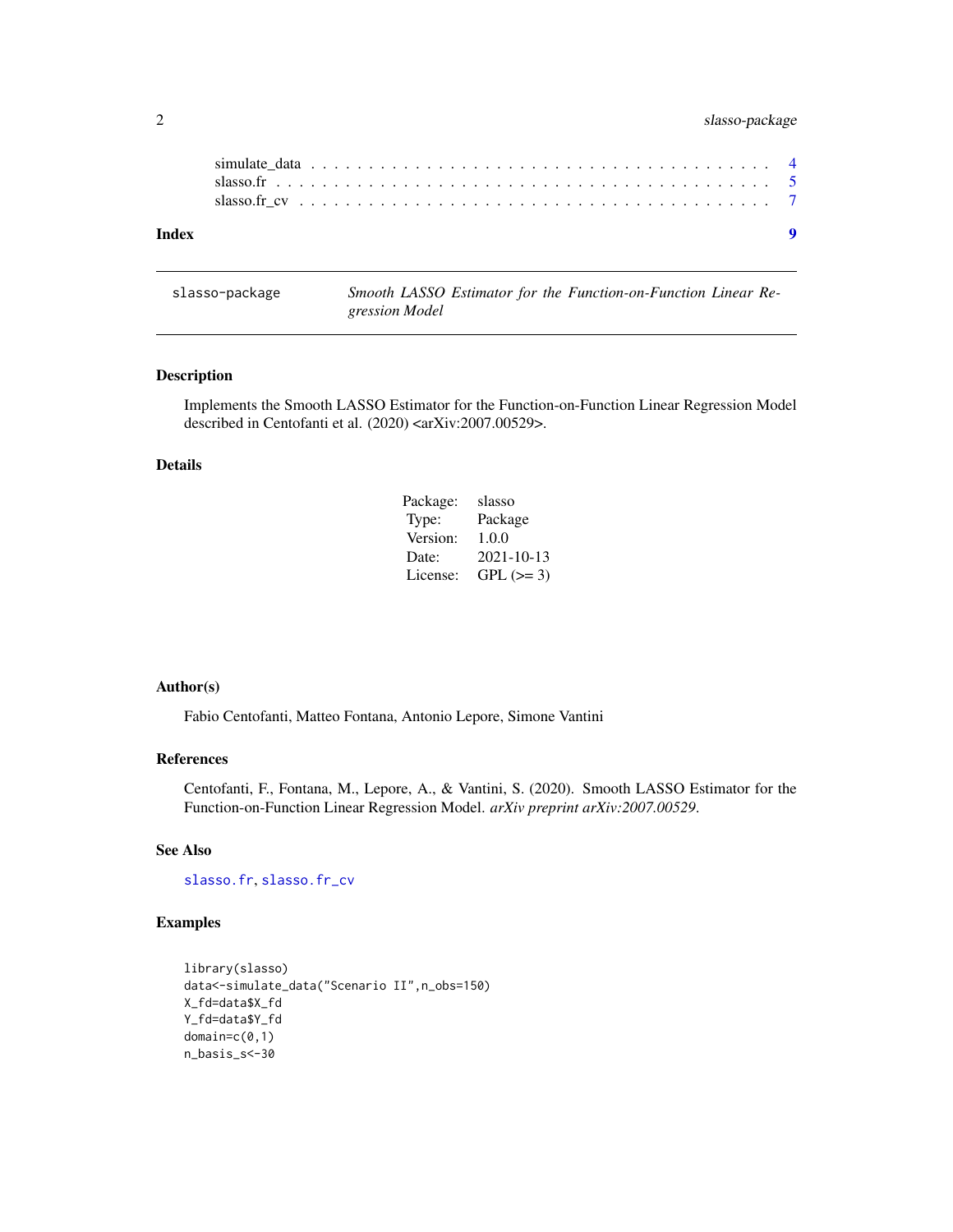#### <span id="page-2-0"></span>plot.slasso 3

```
n_basis_t<-30
breaks_s<-seq(0,1,length.out = (n_basis_s-2))
breaks_t<-seq(0,1,length.out = (n_basis_t-2))
basis_s <- fda::create.bspline.basis(domain,breaks=breaks_s)
basis_t <- fda::create.bspline.basis(domain,breaks=breaks_t)
mod_slasso_cv<-slasso.fr_cv(Y_fd = Y_fd,X_fd=X_fd,basis_s=basis_s,basis_t=basis_t,
lambda_Lvec = 10^seq(0,1,by=1),lambda_s_vec = 10^-9,lambda_t_vec = 10^-7,
B0=NULL,max_iterations=10,K=2,invisible=1,ncores=1)
mod_slasso<-slasso.fr(Y_fd = Y_fd,X_fd=X_fd,basis_s=basis_s,basis_t=basis_t,
lambda_L = 10^0.7, lambda_s = 10^0.5, lambda_t = 10^0.6, B0 = NULL, invisible = 1, max_i iterations=10)
plot(mod_slasso_cv)
plot(mod_slasso)
```
plot.slasso *Plot the results of the S-LASSO method*

#### Description

This function provides plots of the S-LASSO coefficient function estimate when applied to the output of slasso.fr, whereas provides the cross-validation plots when applied to the output of slasso.fr\_cv. In the latter case the first plot displays the CV values as a function of lambda\_L, lambda\_s and lambda\_t, and the second plot displays the CV values as a function of lambda\_L with lambda\_s and lambda\_t fixed at their optimal values.

#### Usage

```
## S3 method for class 'slasso_cv'
plot(x, \ldots)## S3 method for class 'slasso'
plot(x, \ldots)
```
#### Arguments

|                         | The output of either slasso. fr_cv or slasso. fr.  |
|-------------------------|----------------------------------------------------|
| $\cdot$ $\cdot$ $\cdot$ | No additional parameters, called for side effects. |

#### Value

No return value, called for side effects.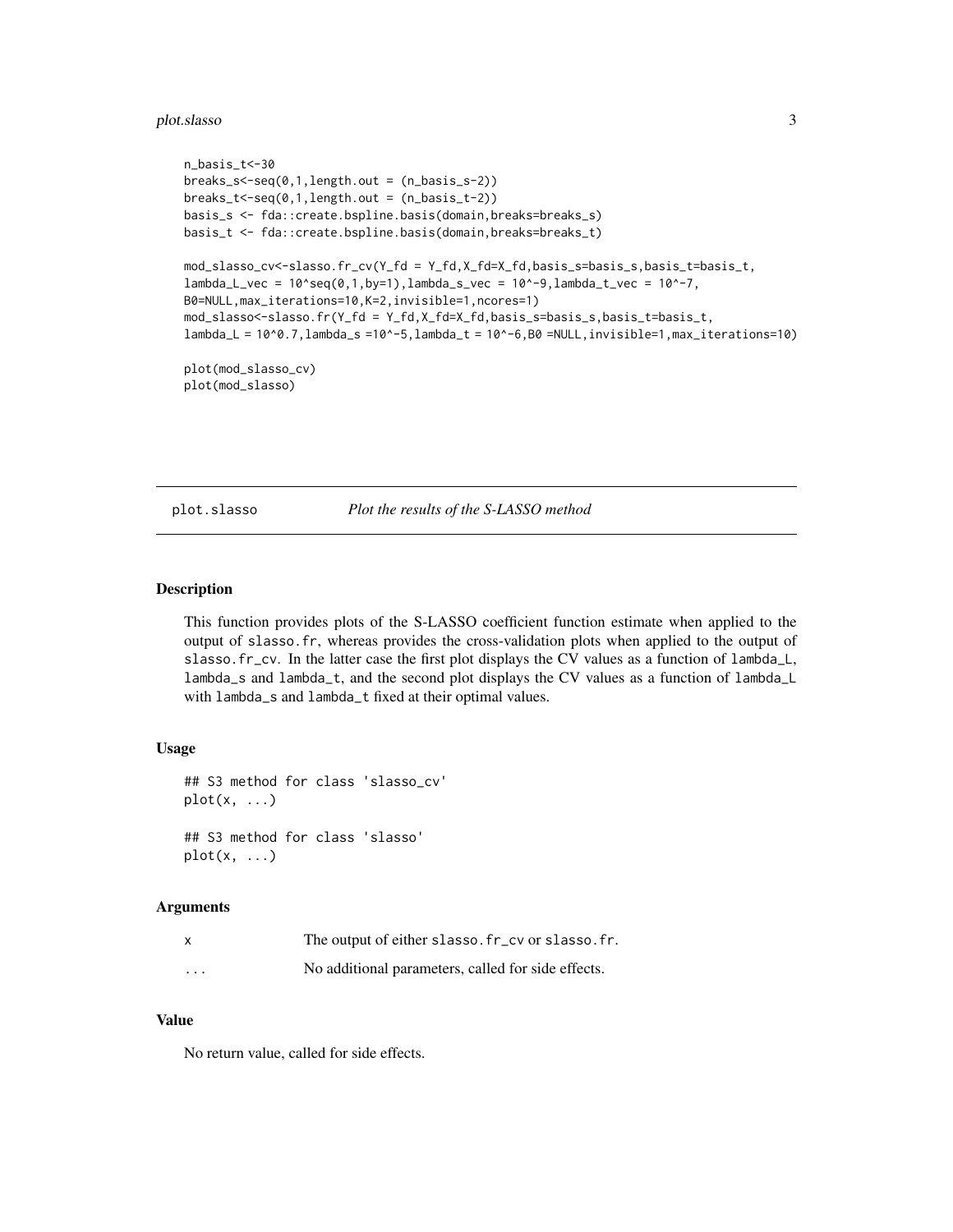#### <span id="page-3-0"></span>Examples

```
library(slasso)
data<-simulate_data("Scenario II",n_obs=150)
X_fd=data$X_fd
Y_fd=data$Y_fd
domain=c(0,1)
n_basis_s<-30
n_basis_t<-30
breaks_s<-seq(0,1,length.out = (n_basis_s-2))
breaks_t <-seq(0,1, length.out = (n_basis_t-2))basis_s <- fda::create.bspline.basis(domain,breaks=breaks_s)
basis_t <- fda::create.bspline.basis(domain,breaks=breaks_t)
mod_slasso<-slasso.fr(Y_fd = Y_fd,X_fd=X_fd,basis_s=basis_s,basis_t=basis_t,
lambda_L = -1.5, lambda_S = -8, lambda_L = -7, B0 = NULL, invisible = 1, max_i_{iterations=10}plot(mod_slasso)
```

| simulate data |       |  | Simulate data through the function-on-function linear regression |  |
|---------------|-------|--|------------------------------------------------------------------|--|
|               | model |  |                                                                  |  |

#### Description

Generate synthetic data as in the simulation study of Centofanti et al. (2020).

#### Usage

```
simulate_data(scenario, n_obs = 3000, type_x = "Bspline")
```
#### Arguments

| scenario | A character strings indicating the scenario considered. It could be "Scenario I",<br>"Scenario II", "Scenario III", and "Scenario IV". |
|----------|----------------------------------------------------------------------------------------------------------------------------------------|
| n obs    | Number of observations.                                                                                                                |
| type_x   | Covariate generating mechanism, either Bspline or Brownian.                                                                            |

#### Value

A list containing the following arguments:

- X: Covariate matrix, where the rows correspond to argument values and columns to replications.
- Y: Response matrix, where the rows correspond to argument values and columns to replications.
- X\_fd: Coavariate functions.
- Y\_fd: Response functions.

clus: True cluster membership vector.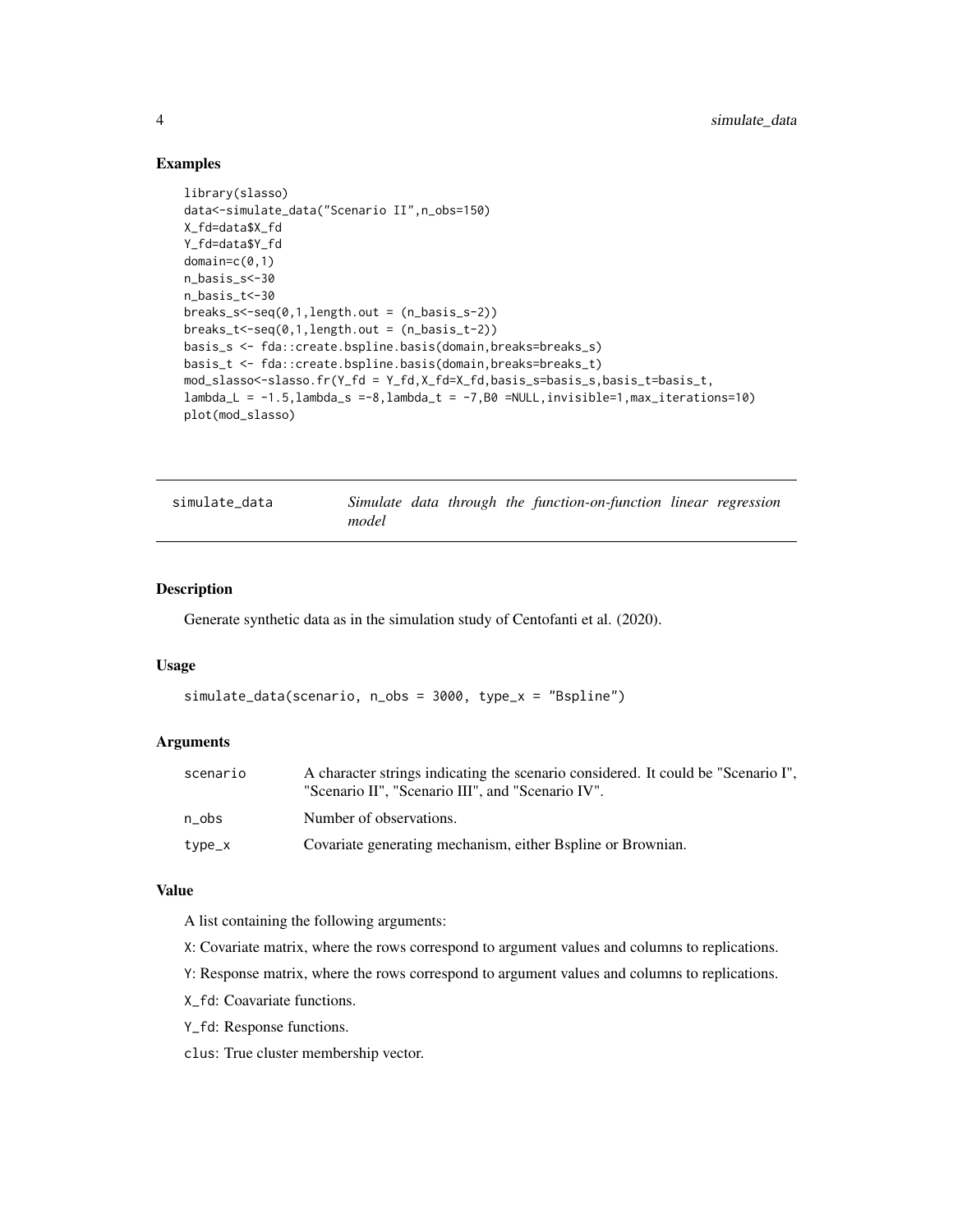#### <span id="page-4-0"></span> $s$ lasso.fr  $\overline{5}$

#### References

Centofanti, F., Fontana, M., Lepore, A., & Vantini, S. (2020). Smooth LASSO Estimator for the Function-on-Function Linear Regression Model. *arXiv preprint arXiv:2007.00529*.

#### Examples

```
library(slasso)
data<-simulate_data("Scenario II",n_obs=150)
```
<span id="page-4-1"></span>

| slasso.fr | Smooth LASSO estimator for the function-on-function linear regres- |  |
|-----------|--------------------------------------------------------------------|--|
|           | sion model                                                         |  |

#### Description

The smooth LASSO (S-LASSO) method for the function-on-function linear regression model provides interpretable coefficient function estimates that are both locally sparse and smooth (Centofanti et al., 2020).

#### Usage

```
slasso.fr(
 Y_fd,
 X_fd,
 basis_s,
 basis_t,
  lambda_L,
  lambda_s,
  lambda_t,
 B0 = NULL,...
)
```
#### Arguments

| Y_fd       | An object of class fd corresponding to the response functions.                                                                                                            |
|------------|---------------------------------------------------------------------------------------------------------------------------------------------------------------------------|
| $X_{f}d$   | An object of class fd corresponding to the covariate functions.                                                                                                           |
| basis_s    | B-splines basis along the s-direction of class basisfd.                                                                                                                   |
| basis_t    | B-splines basis along the t-direction of class basisfd.                                                                                                                   |
| $lambda_L$ | Regularization parameter of the functional LASSO penalty.                                                                                                                 |
| $lambda_s$ | Regularization parameter of the smoothness penalty along the s-direction.                                                                                                 |
| $lambda_t$ | Regularization parameter of the smoothness penalty along the t-direction.                                                                                                 |
| <b>B0</b>  | Initial estimator of the basis coefficients matrix of the coefficient function. Should<br>have dimensions in accordance with the basis dimensions of basis s and basis t. |
| $\cdots$   | Other arguments to be passed to the Orthant-Wise Limited-memory Quasi-Newton<br>optimization function. See the 1bfgs help page of the package 1bfgs.                      |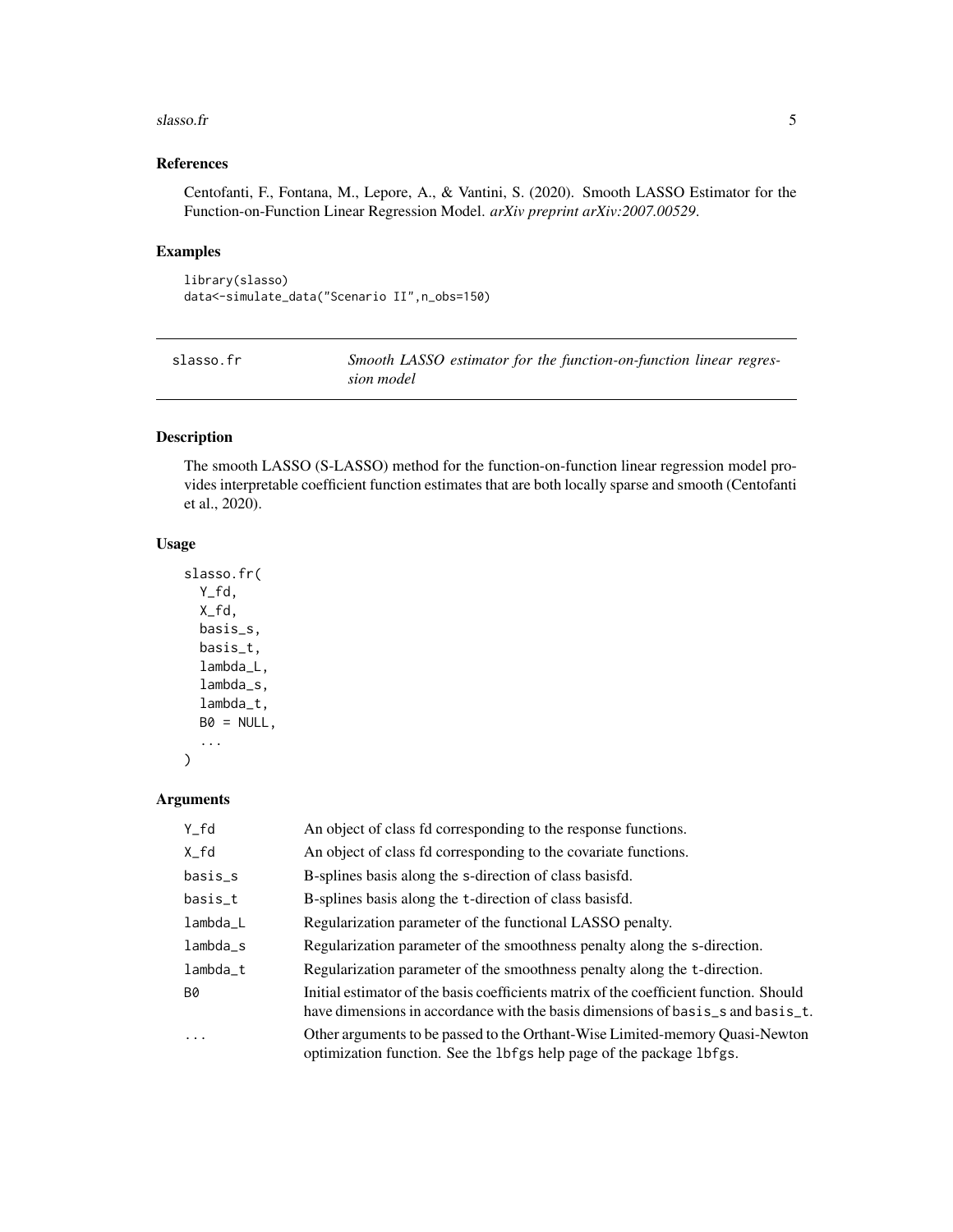#### <span id="page-5-0"></span>Value

A list containing the following arguments:

- B: The basis coefficients matrix estimate of the coefficient function.
- Beta\_hat\_fd: The coefficient function estimate of class bifd.
- alpha: The intercept function estimate.
- lambdas\_L: Regularization parameter of the functional LASSO penalty.
- lambda\_s: Regularization parameter of the smoothness penalty along the s-direction.
- lambda\_t: Regularization parameter of the smoothness penalty along the t-direction.
- Y\_fd: The response functions.
- X\_fd: The covariate functions.
- per\_0: The fraction of domain where the coefficient function is zero.
- type: The output type.

#### References

Centofanti, F., Fontana, M., Lepore, A., & Vantini, S. (2020). Smooth LASSO Estimator for the Function-on-Function Linear Regression Model. *arXiv preprint arXiv:2007.00529*.

#### See Also

#### [slasso.fr\\_cv](#page-6-1)

#### Examples

```
library(slasso)
data<-simulate_data("Scenario II",n_obs=150)
X_fd=data$X_fd
Y_fd=data$Y_fd
domain=c(0,1)
n_basis_s<-30
n_basis_t<-30
breaks<sub>-s</sub> < - seq(0,1, length.out = (n_basis_s-2))
breaks_t \leftarrow seq(0,1, length.out = (n_basis_t - 2))basis_s <- fda::create.bspline.basis(domain,breaks=breaks_s)
basis_t <- fda::create.bspline.basis(domain,breaks=breaks_t)
mod_slasso<-slasso.fr(Y_fd = Y_fd,X_fd=X_fd,basis_s=basis_s,basis_t=basis_t,
lambda_L = -1.5, lambda_S = -8, lambda_L = -7, B0 = NULL, invisible=1, max_i_t = -10
```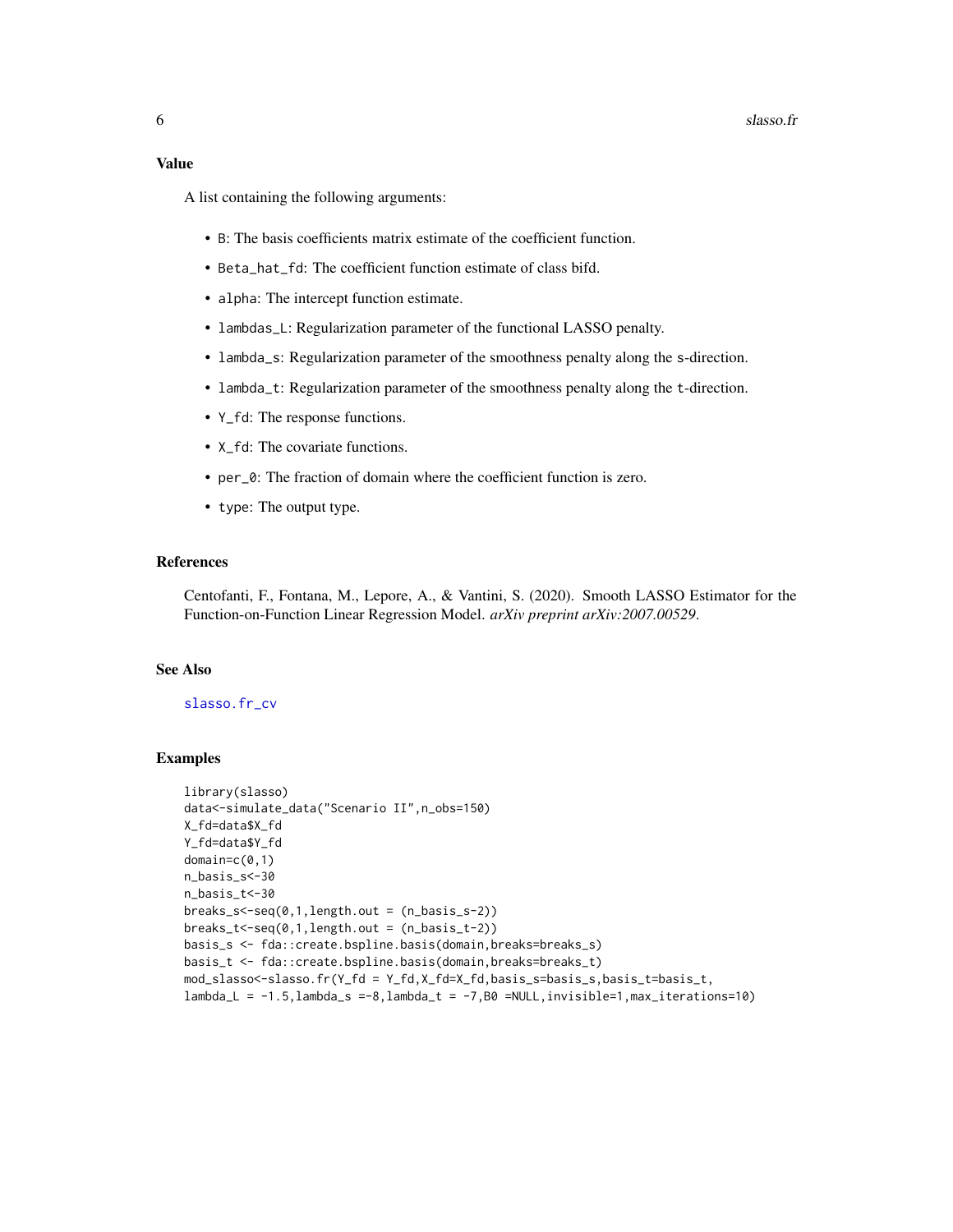<span id="page-6-1"></span><span id="page-6-0"></span>

## Description

K-fold cross-validation procedure to choose the tuning parameters for the S-LASSO estimator (Centofanti et al., 2020).

## Usage

```
slasso.fr_cv(
 Y_fd,
 X_fd,
 basis_s,
 basis_t,
 K = 10,
 kss_rule\_par = 0.5,lambda_L_vec = NULL,
  lambda_s_vec = NULL,
  lambda_t_vec = NULL,
 BØ = NULL,ncores = 1,
  ...
)
```
#### Arguments

| $Y_f d$      | An object of class fd corresponding to the response functions.                                                                                                            |
|--------------|---------------------------------------------------------------------------------------------------------------------------------------------------------------------------|
| $X_{f}d$     | An object of class fd corresponding to the covariate functions.                                                                                                           |
| basis_s      | B-splines basis along the s-direction of class basisfd.                                                                                                                   |
| basis_t      | B-splines basis along the t-direction of class basisfd.                                                                                                                   |
| К            | Number of folds. Default is 10.                                                                                                                                           |
| kss_rule_par | Parameter of the k-standard error rule. If kss_rule_par=0 the tuning parame-<br>ters that minimize the estimated prediction error are chosen. Default is 0.5.             |
| lambda_L_vec | Vector of regularization parameters of the functional LASSO penalty.                                                                                                      |
| lambda_s_vec | Vector of regularization parameters of the smoothness penalty along the s-direction.                                                                                      |
| lambda_t_vec | Vector of regularization parameters of the smoothness penalty along the t-direction.                                                                                      |
| B0           | Initial estimator of the basis coefficients matrix of the coefficient function. Should<br>have dimensions in accordance with the basis dimensions of basis s and basis t. |
| ncores       | If no cres is the parallel computing is used, with no cress cores. Default is 1.                                                                                          |
| $\ddots$     | Other arguments to be passed to the Orthant-Wise Limited-memory Quasi-Newton<br>optimization function. See the 1bfgs help page of the package 1bfgs.                      |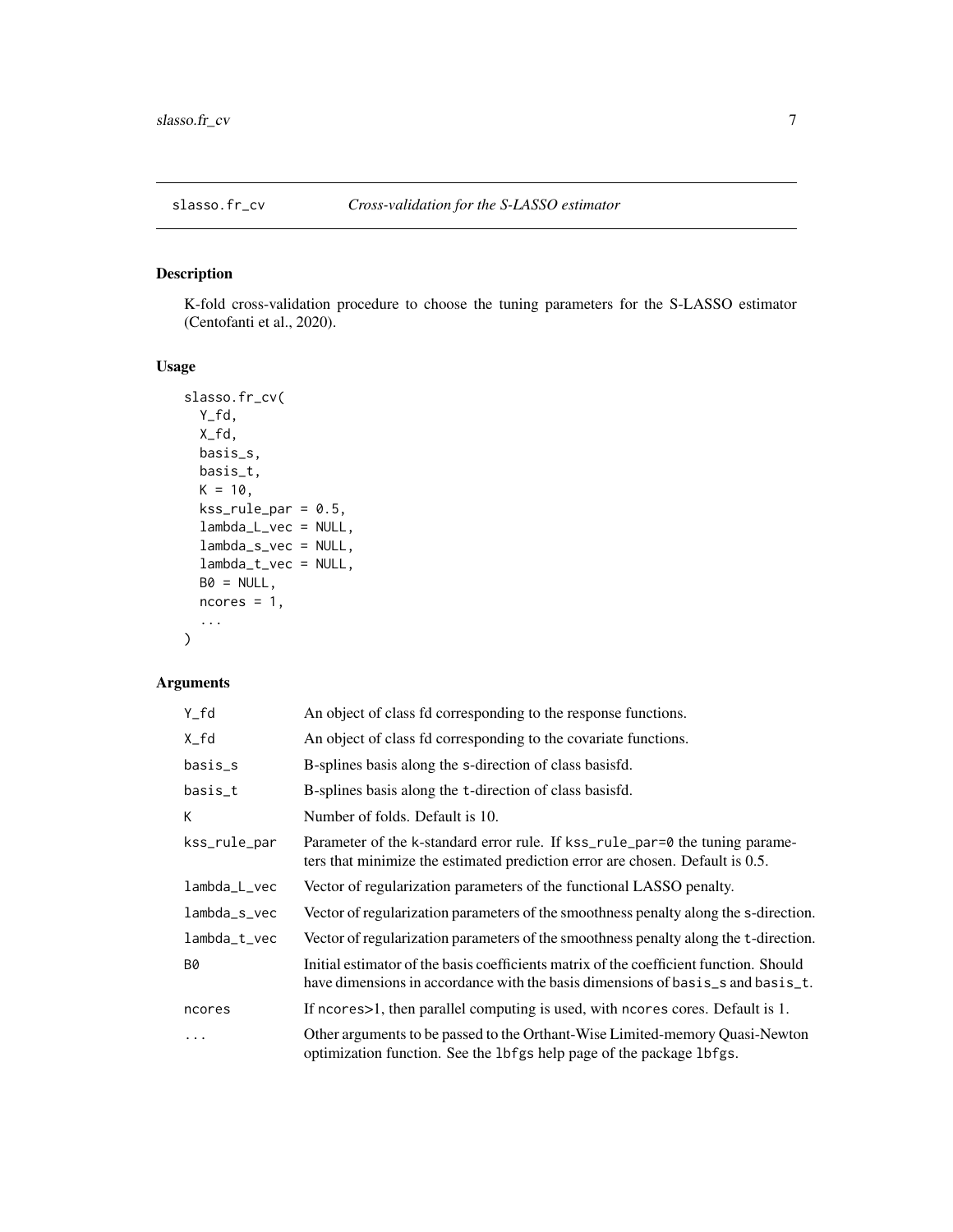#### <span id="page-7-0"></span>Value

A list containing the following arguments:

- lambda\_opt\_vec: Vector of optimal tuning parameters.
- CV: Estimated prediction errors.
- CV\_sd: Standard errors of the estimated prediction errors.
- per\_0: The fractions of domain where the coefficient function is zero for all the tuning parameters combinations.
- comb\_list: The combinations of lambda\_L,lambda\_s and lambda\_t explored.
- Y\_fd: The response functions.
- X\_fd: The covariate functions.

#### References

Centofanti, F., Fontana, M., Lepore, A., & Vantini, S. (2020). Smooth LASSO Estimator for the Function-on-Function Linear Regression Model. *arXiv preprint arXiv:2007.00529*.

#### See Also

[slasso.fr](#page-4-1)

#### Examples

```
library(slasso)
data<-simulate_data("Scenario II",n_obs=150)
X_fd=data$X_fd
Y_fd=data$Y_fd
domain=c(0,1)
n_basis_s<-60
n_basis_t<-60
breaks<sub>-seq(0,1,length.out = (n_basis_s-2))</sub>
breaks_t<-seq(0,1,length.out = (n_basis_t-2))
basis_s <- fda::create.bspline.basis(domain,breaks=breaks_s)
basis_t <- fda::create.bspline.basis(domain,breaks=breaks_t)
mod_slasso_cv<-slasso.fr_cv(Y_fd = Y_fd,X_fd=X_fd,basis_s=basis_s,basis_t=basis_t,
lambda_L_vec=seq(0,1,by=1),lambda_s_vec=c(-9),lambda_t_vec=-7,B0=NULL,
max_iterations=10,K=2,invisible=1,ncores=1)
```